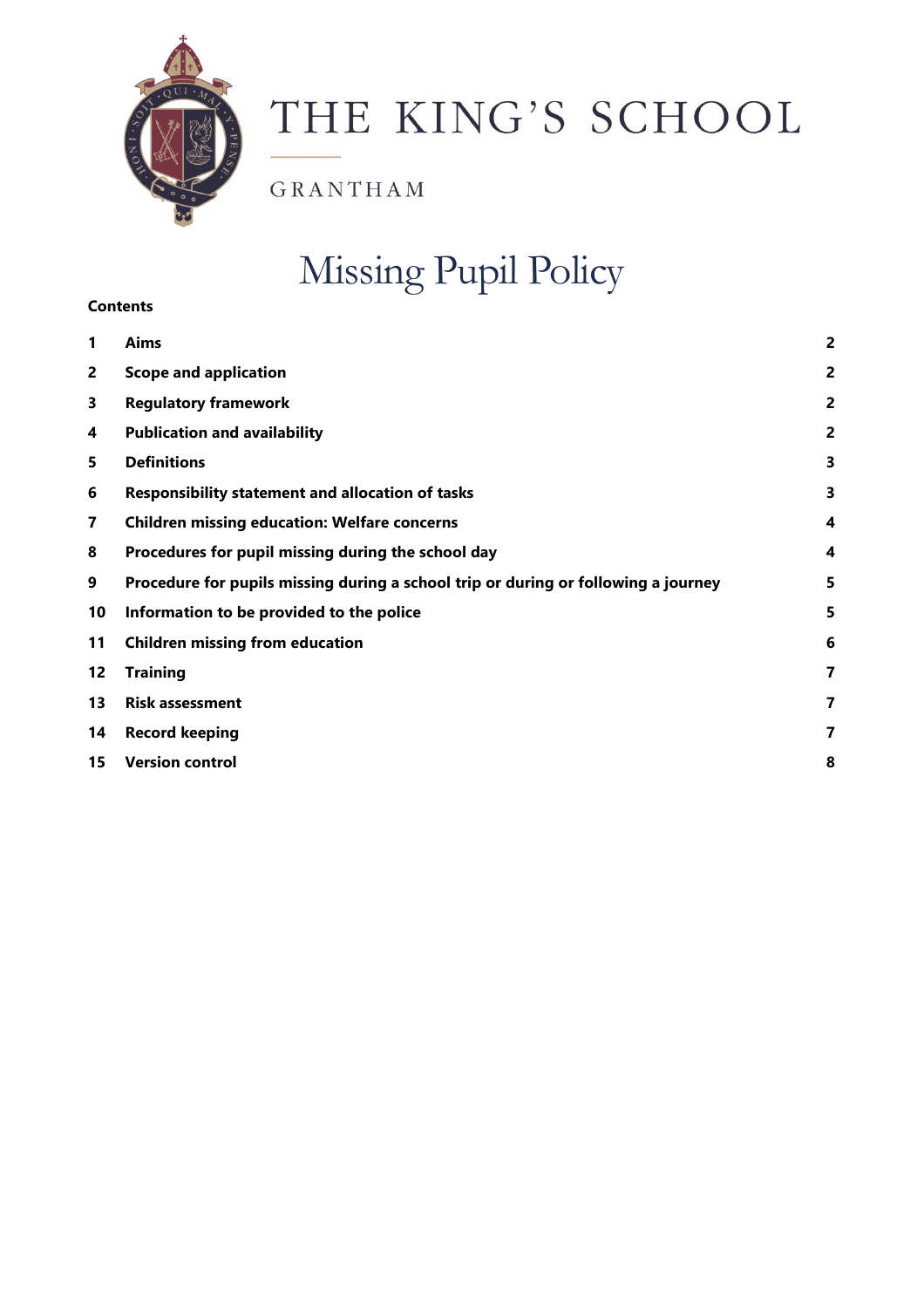### <span id="page-1-0"></span>1 **Aims**

- 1.1 This is the Missing Pupil Policy of The King's School.
- 1.2 The aims of this policy are as follows:
	- 1.2.1 to set out the Academy's policies and procedures in place to identify and respond to children who go missing, particularly on repeat occasions;
	- 1.2.2 to ensure that Academy staff know how to respond if a pupil goes missing;
	- 1.2.3 to actively promote the well-being of pupils; and
	- 1.2.4 to create a culture of safety, equality and protection.

#### <span id="page-1-1"></span>2 **Scope and application**

- 2.1 This policy applies to the whole Academy.
- 2.2 This policy applies at all times when the pupil is, or is intended to be, in the care of the Academy.

#### <span id="page-1-2"></span>3 **Regulatory framework**

- 3.1 This policy has been prepared to meet the Academy's responsibilities under:
	- 3.1.1 Education (Independent School Standards) Regulations 2014;
	- 3.1.2 Education and Skills Act 2008;
	- 3.1.3 Data Protection Act 2018 and UK General Data Protection Regulation (**UK GDPR**);
	- 3.1.4 Equality Act 2010; and
	- 3.1.5 Children Act 1989;
- 3.2 This policy has regard to the following guidance and advice:
	- 3.2.1 Keeping children safe in [education](https://www.gov.uk/government/publications/keeping-children-safe-in-education--2) (DfE, September 2021) (**KCSIE**);
	- 3.2.2 Working together to safequard children (HM Government, July 2018, updated December 2020);
	- 3.2.3 Children missing [education](https://www.gov.uk/government/publications/children-missing-education) (DfE, September 2016);
	- 3.2.4 School attendance: guidance for maintained schools, academies, [independent](https://www.gov.uk/government/publications/school-attendance) schools and local [authorities](https://www.gov.uk/government/publications/school-attendance) (DfE, August 2020).
- 3.3 The following Academy policies, procedures and resource materials are relevant to this policy:
	- 3.3.1 Safeguarding and Child Protection Policy and procedures;
	- 3.3.2 Risk Assessment Policy for Pupil Welfare.

#### <span id="page-1-3"></span>4 **Publication and availability**

- 4.1 This policy is published on the Academy's website.
- 4.2 This policy is available in hard copy on request.
- 4.3 A copy of the policy is available for inspection from the School Office during the school day.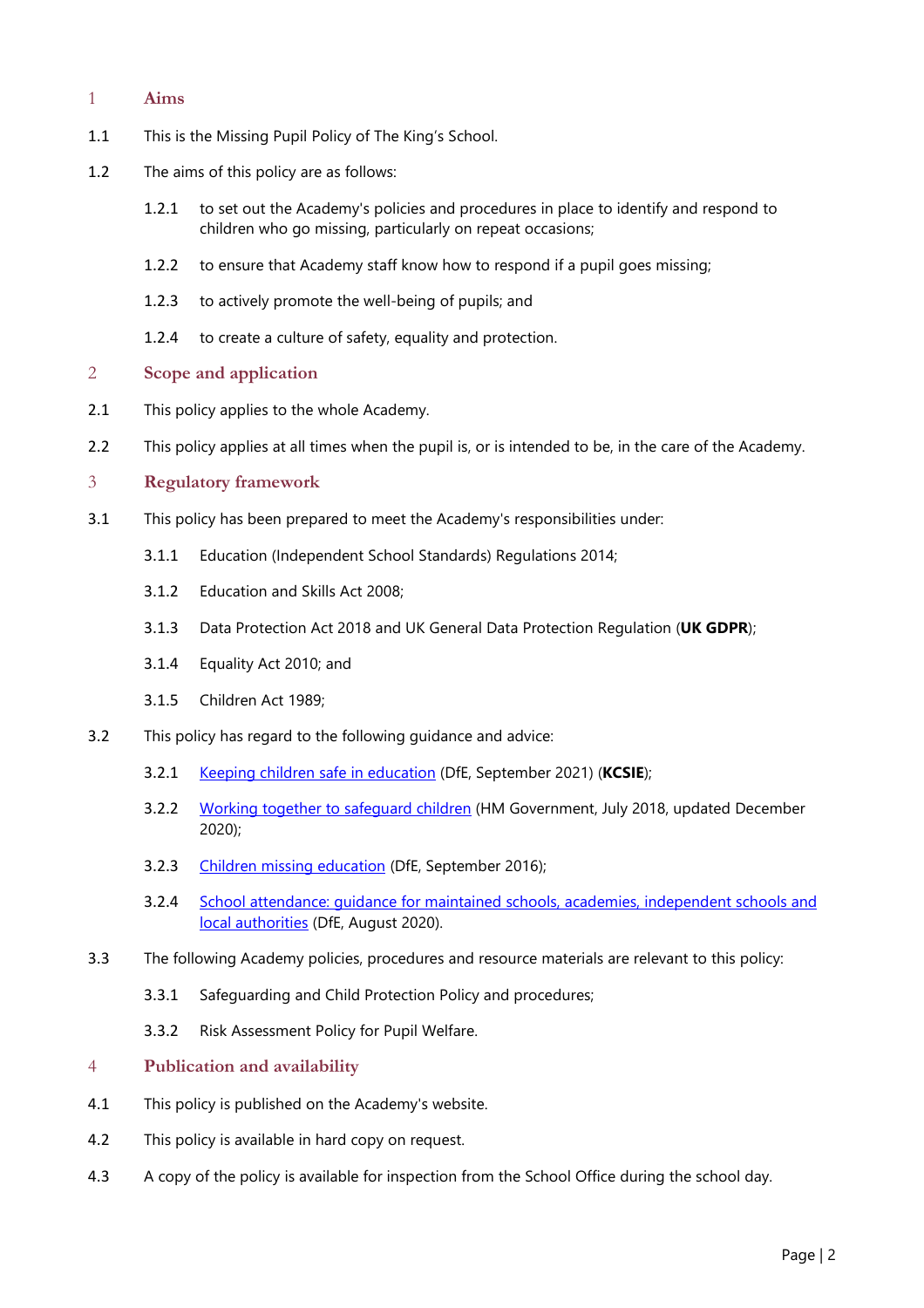# <span id="page-2-0"></span>5 **Definitions**

- 5.1 Where the following words or phrases are used in this policy:
	- 5.1.1 references to the **Proprietor** are references to The King's School, the Academy Trust.
		- 5.1.2 references to **Parent** or **Parents** means the natural or adoptive parents of the pupil (irrespective of whether they are or have ever been married, with whom the pupil lives, or whether they have contact with the pupil) as well as any person who is not the natural or adoptive parent of the pupil, but who has care of, or parental responsibility for, the pupil (e.g. foster carer / legal guardian).
		- 5.1.3 references to **school days** mean Monday to Friday, when the Academy is open to pupils during term time. The dates of terms are published on the Academy's website.

#### <span id="page-2-1"></span>6 **Responsibility statement and allocation of tasks**

- 6.1 The Proprietor delegates appropriate responsibilities for the day-to-day management of the Academy to the Head Master. In practice, all members of staff contribute to the safety of pupils at the Academy by providing appropriate supervision in accordance with the directions of the Head Master and Senior Leadership Team. Academies are under a general duty to supervise pupils to the standard of a prudent or careful parent.
- 6.2 The Proprietor is aware of its duties under the Equality Act 2010 and the requirement under s.149 of the Equality Act 2010 to meet the Public Sector Equality Duty. This means in carrying out its functions, the Proprietor is required to have due regard to the need to:
	- 6.2.1 eliminate discrimination and other conduct that is prohibited by the Act;
	- 6.2.2 advance equality of opportunity between people who share a protected characteristic and people who do not share it; and
	- 6.2.3 foster good relations across all characteristics between people who share a protected characteristic and people who do not share it.
- 6.3 To ensure the efficient discharge of its responsibilities under this policy, the Proprietor has allocated the following tasks:

| Task                                                                                                                                             | <b>Allocated to</b>                  | When / frequency of review                                |
|--------------------------------------------------------------------------------------------------------------------------------------------------|--------------------------------------|-----------------------------------------------------------|
| Keeping the policy up to date<br>and compliant with the law and<br>best practice                                                                 | Justin Dixon (Deputy Head<br>Master) | As a minimum annually, ideally<br>termly, and as required |
| Monitoring the implementation<br>of the policy, relevant risk<br>assessments and any action<br>taken in response and<br>evaluating effectiveness | Justin Dixon (Deputy Head<br>Master) | As a minimum annually, ideally<br>termly, and as required |
| Formal annual review                                                                                                                             | Proprietor                           | Annually                                                  |
| Overall responsibility for<br>content and implementation                                                                                         | Proprietor                           | As a minimum annually                                     |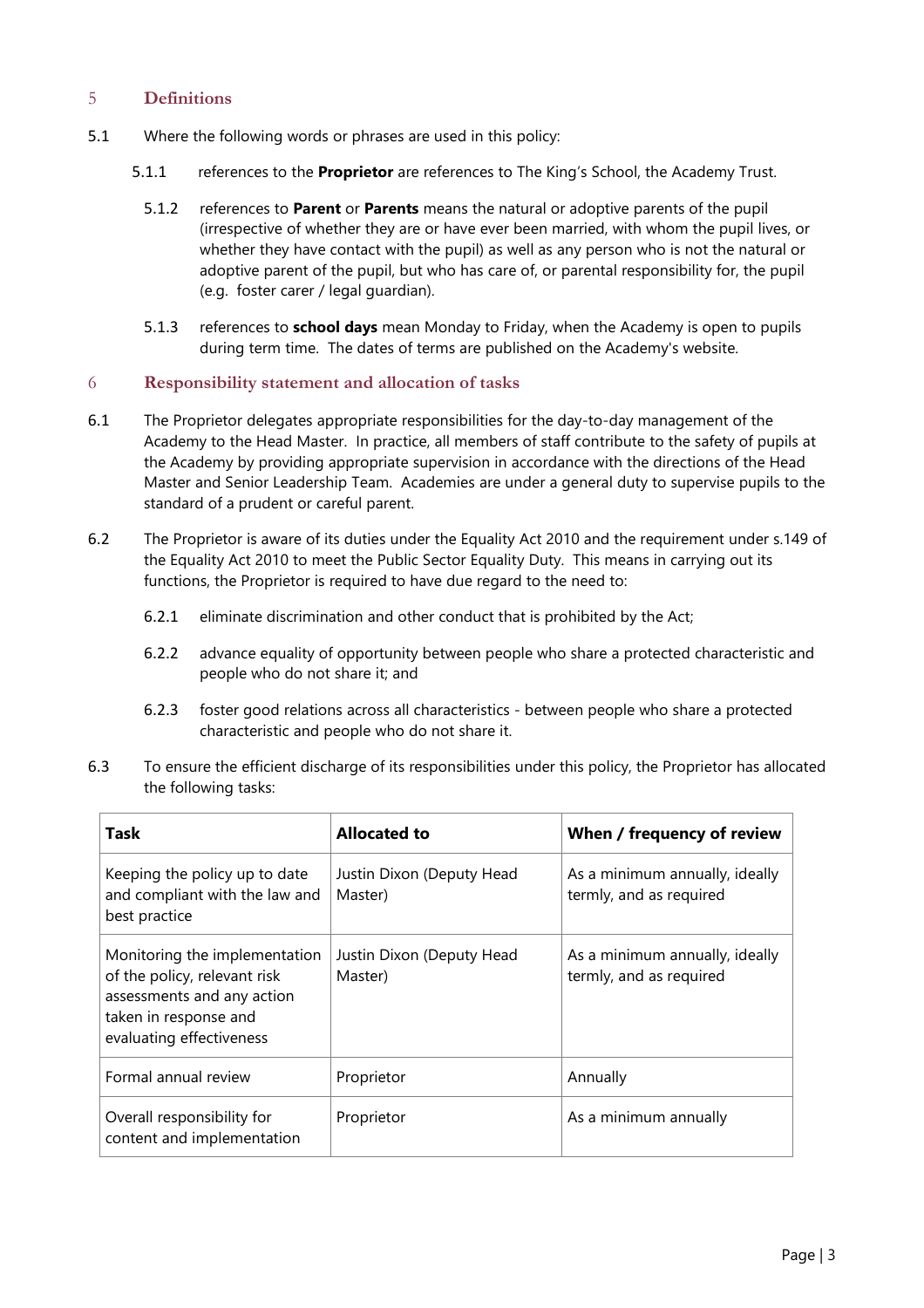# <span id="page-3-0"></span>7 **Children missing education: Welfare concerns**

- 7.1 Children going missing, particularly persistently (including during the school day), can act as a vital warning sign of a range of safeguarding possibilities including neglect, sexual abuse, and child sexual and criminal exploitation. The Academy's policies are designed to assist in identifying such abuse and also help prevent the risk of them going missing in the future. The Academy's Safeguarding and Child Protection Policy and procedures sets out the Academy's approach, both to support early help assessments when problems are first emerging and also where children are already known to local authority children's social care and need a social worker (such as on a child in need or child protection plan, or as a looked after child), where going missing from education may increase known safeguarding risks within the family or in the community.
- 7.2 Academy attendance registers are carefully monitored to identify any trends. Action should be taken in accordance with the Safeguarding and Child Protection Policy and procedures if any absence of a pupil from the Academy gives rise to a concern about their welfare.
- 7.3 The Academy endeavours to hold more than one emergency contact number for each pupil so that the Academy has additional options to contact a responsible adult when a child missing education is also identified as a welfare and / or safeguarding concern.

# <span id="page-3-1"></span>8 **Procedures for pupil missing during the school day**

- 8.1 Anyone who suspects or believes that a pupil is missing during the school day should contact reception immediately.
- 8.2 Reception will then:
	- 8.2.1 check the child's timetable for that day;
	- 8.2.2 check whether the pupil has reported sick or has an appointment;
	- 8.2.3 contact the pupil's Form Tutor / Head of Year;
	- 8.2.4 check the list of music lessons;
	- 8.2.5 contact the music department;
	- 8.2.6 check the list of sports fixtures and / or school trips and / or any other external activity;
	- 8.2.7 contact the Library in case the pupil is there;
	- 8.2.8 contact the pupil's parents.
- 8.3 If the pupil cannot be located following the above investigation, Reception will notify the Designated Safeguarding Lead (**DSL**), or in their absence, the Deputy Designated Safeguarding Lead.
- 8.4 The DSL will be responsible for carrying out further searches or enquiries, assisted by members of staff as requested.
- 8.5 As part of the initial search process, the pupil's friends and classmates will be asked if they have any knowledge of the missing pupil's whereabouts.
- 8.6 If the pupil is found on site or in the vicinity, the Academy staff will make a concerted effort to persuade the pupil to return to the Academy. If the pupil refuses to do so, staff members at the scene will attempt to continue to monitor the pupil's whereabouts. Staff should consider contacting the parents in such circumstances.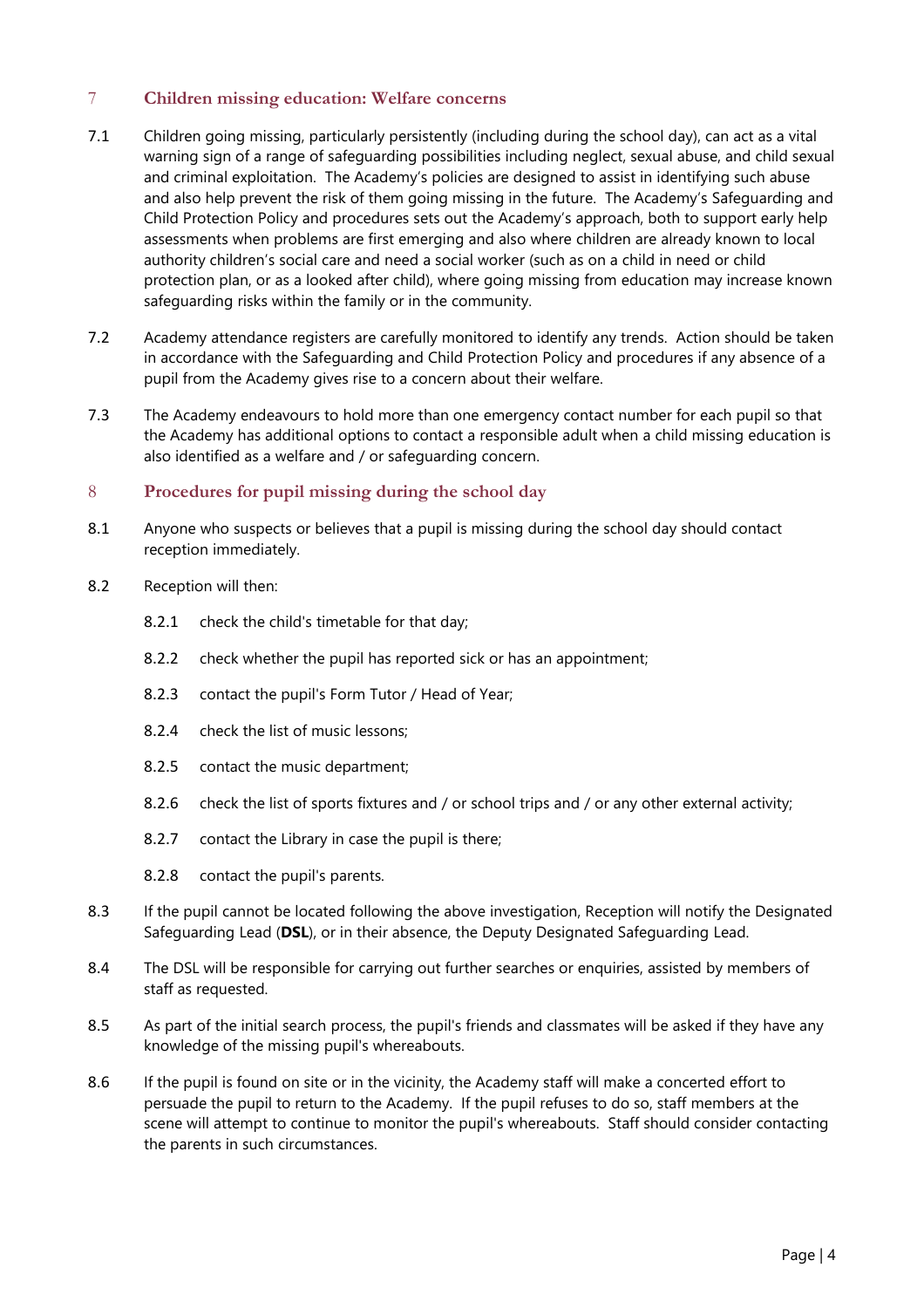- 8.7 If the pupil is not found after the initial search, the DSL will ring Reception to register the pupil as missing. The DSL will record any suggestions as to where the pupil might be based on information gained from speaking to staff and other pupils.
- 8.8 The DSL will contact the pupil's parents at this point and the situation must be reported to the Academy's Senior Leadership Team along with the relevant details. If the parents are abroad, there may need to be a delay in contacting them. All decisions on contacting parents should be made by the DSL.
- 8.9 If the initial search is unsuccessful, the DSL will contact the police after consultation with the parents (where appropriate).
- 8.10 A decision will be taken in accordance with the Academy's Safeguarding and Child Protection Policy and procedures as to whether the Academy should also contact children's social care.
- <span id="page-4-0"></span>9 **Procedure for pupils missing during a school trip or during or following a journey**
- 9.1 If a pupil is missing from a school trip or has not arrived at the Academy following a journey, the member of staff in charge will:
	- 9.1.1 attempt to contact the pupil;
	- 9.1.2 check whether there were any delays or changes to the journey;
	- 9.1.3 check with other pupils and ask them if they have any knowledge of the missing pupil's whereabouts;
	- 9.1.4 contact the pupil's accommodation, if applicable;
	- 9.1.5 contact the venue or the people that the pupil had visited, if applicable;
	- 9.1.6 contact hospitals and the police and the parents.
- 9.2 A decision will be taken in accordance with the Academy's Safeguarding and Child Protection Policy and procedures as to whether the Academy should also contact children's social care.
- <span id="page-4-1"></span>10 **Information to be provided to the police**
- 10.1 When the Academy contacts the police during the day or night, the following information should be provided:
	- 10.1.1 the pupil's name;
	- 10.1.2 the pupil's age;
	- 10.1.3 an up-to-date photograph if possible;
	- 10.1.4 the pupil's height, physical description and distinguishing marks, if any;
	- 10.1.5 any disability, learning difficulty or special educational needs that the pupil may have;
	- 10.1.6 the pupil's home address and telephone number;
	- 10.1.7 a description of the clothing the pupil is thought to be wearing;
	- 10.1.8 any relevant comments made by the pupil.
- 10.2 The information will then be passed to the various police stations through police channels and no further notifications from the Academy should be necessary.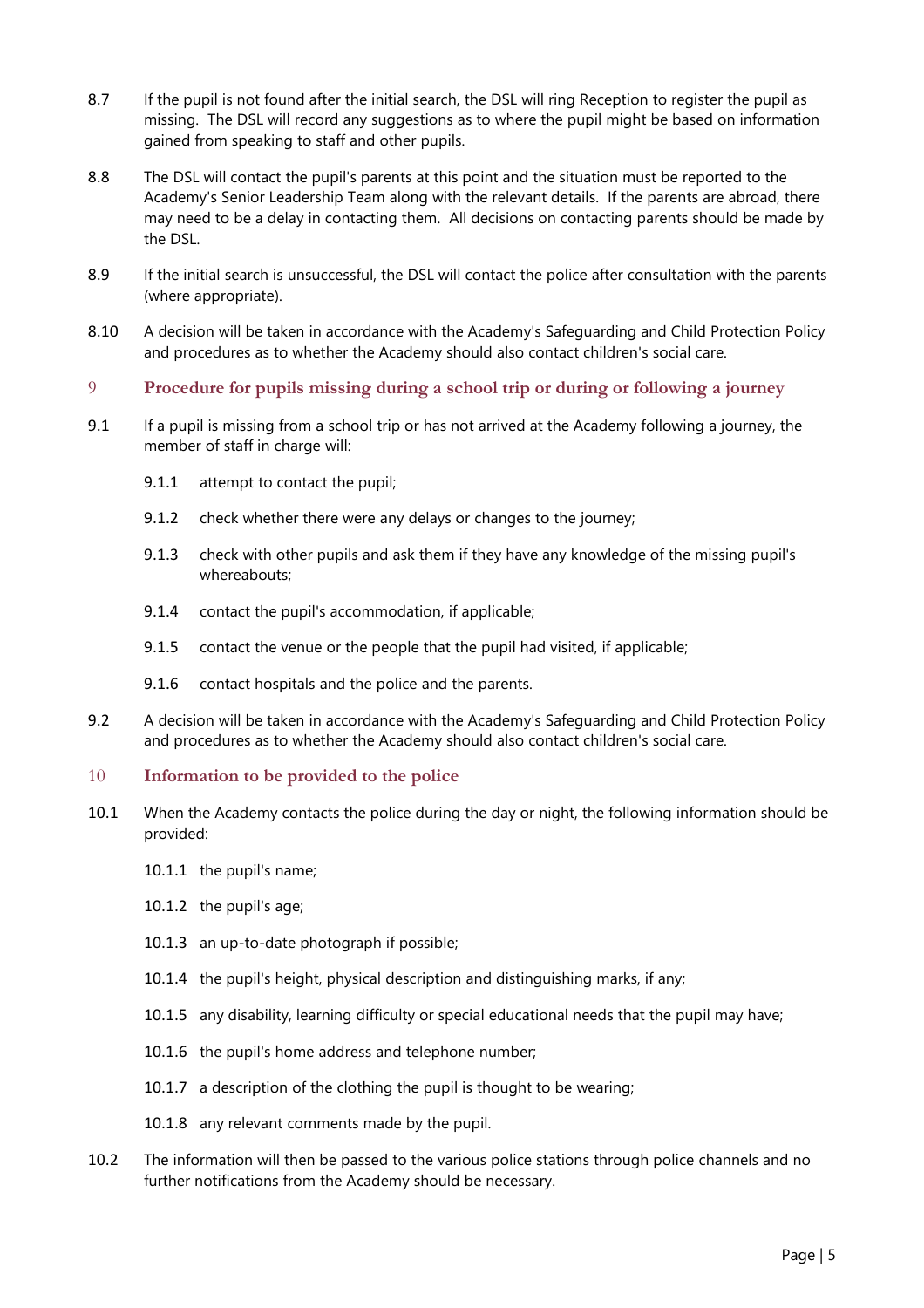# <span id="page-5-0"></span>11 **Children missing from education**

- 11.1 The Academy shall inform the applicable local authority (both the local authority within which the Academy is situated and the local authority which the pupil resides when not at the Academy, if different) of any pupil who is going to be deleted from the admission register where they:
	- 11.1.1 are registered at the Academy in accordance with the requirements of a school attendance order, and another school or academy is substituted by the applicable local authority for that named in the order, or the order is revoked by the applicable local authority.
	- 11.1.2 except where it has been agreed by the Proprietor that the pupil should be registered at more than one school, that the pupil has been registered at another school;
	- 11.1.3 are registered at more than one school and have ceased to attend the Academy and the proprietor of any other school has given the Academy consent to delete the pupil's name from the Academy's admission register;
	- 11.1.4 have been taken out of Academy by their parents and is being educated outside the school system e.g. home education;
	- 11.1.5 has ceased to attend the Academy and no longer lives within reasonable distance of the Academy;
	- 11.1.6 we have granted a pupil a leave of absence from the Academy and:
		- (a) the pupil fails to return to the Academy within ten school days immediately following the expiry of the period for which the leave was granted; and
		- (b) we do not have reasonable grounds to believe that the pupil is unable to attend the academy due to sickness or other unavoidable cause; and
		- (c) we and the applicable local authority have failed, after making joint reasonable enquiries to ascertain where the pupil is.
	- 11.1.7 have been certified by a medical professional as unlikely to be in a fit state of health to attend the Academy before ceasing to be of compulsory school age, and neither they nor by their parent has indicated the intention to continue to attend the Academy after ceasing to be of compulsory school age;
	- 11.1.8 have been continuously absent from the Academy for a period of not less than twenty school days, and
		- (a) the absence was not authorised during this period;
		- (b) we do not have reasonable grounds to believe that the pupil is unable to attend the academy due to sickness or other unavoidable cause; and
		- (c) we and the applicable local authority have failed, after making joint reasonable enquiries to ascertain where the pupil is.
	- 11.1.9 are in custody for a period of more than four months due to a final court order or an order of recall made by a court of the Secretary of State and the Academy does not reasonably believe they will be returning at the end of that period;
	- 11.1.10 have died;
	- 11.1.11 the pupil will cease to be of compulsory school age before the next term starts, and the parent has indicated that the pupil will no longer attend the Academy or the pupil does not meet the minimum academic entry criteria for admission to the Academy's sixth form; or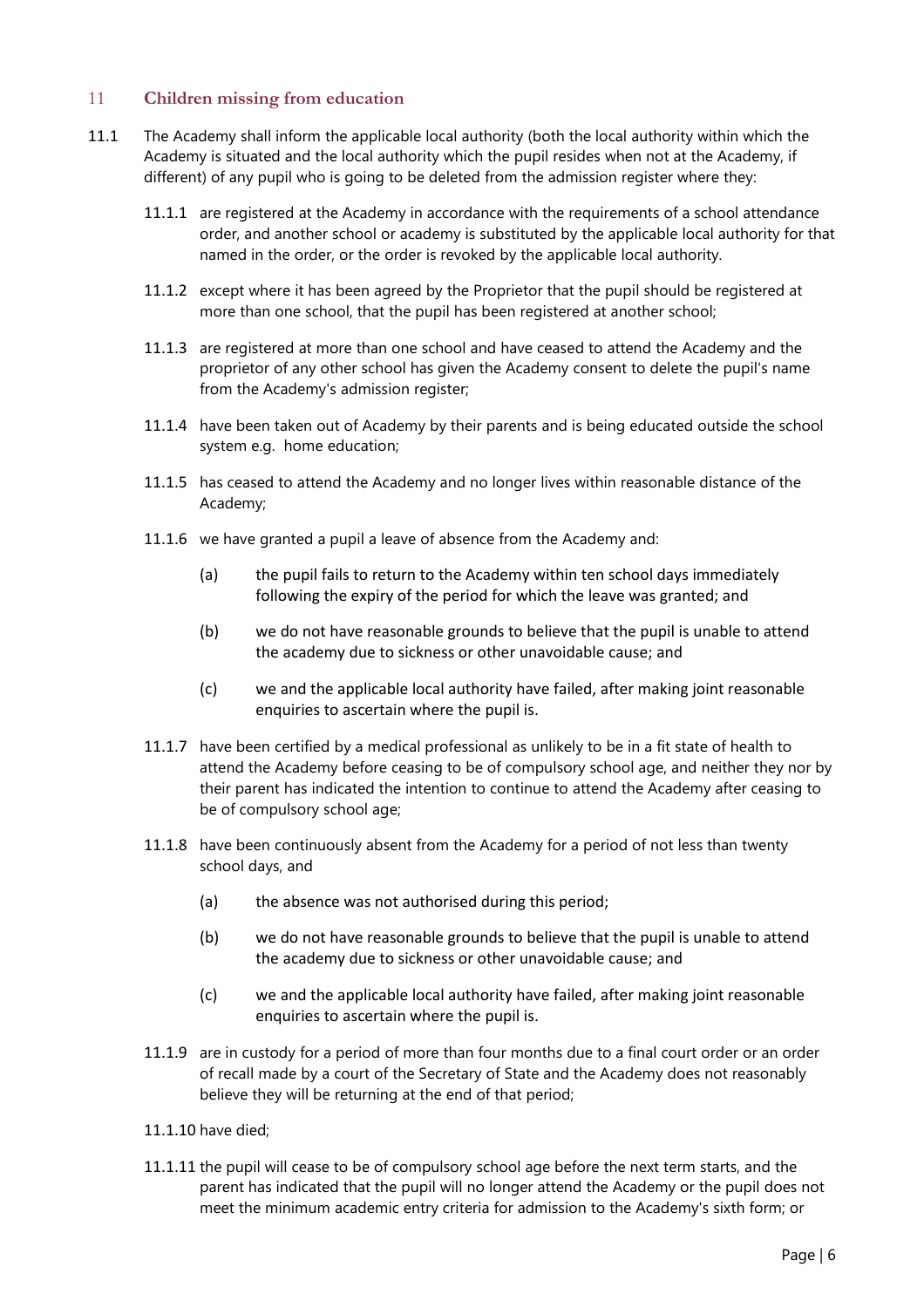11.1.12 have been permanently excluded;

- 11.2 The applicable local authority must be notified as soon as the grounds for deletion are met, but no later than deleting the pupil's name from the register. This will assist the local authority to:
	- 11.2.1 fulfil its duty to identify children of compulsory school age who are missing from education; and
	- 11.2.2 follow up with any child who might be in danger of not receiving an education and who might be at risk of abuse, neglect, sexual exploitation or radicalisation.
- 11.3 The Academy shall inform the applicable local authority of any pupil who:
	- 11.3.1 fails to attend the Academy regularly; or
	- 11.3.2 has been absent without the Academy's permission for a continuous period of 10 school days or more, at such intervals as are agreed between the Academy and the local authority (or in default of such agreement, at intervals determined by the Secretary of State).
- 11.4 The Academy's attendance registers are carefully monitored to identify any trends. Action should be taken in accordance with the Academy's Safeguarding and Child Protection Policy and procedures if any absence of a pupil from the Academy gives rise to a concern about their welfare.

# <span id="page-6-0"></span>12 **Training**

- 12.1 The Academy ensures that regular guidance and training is arranged on induction and at regular intervals thereafter so that staff and volunteers understand what is expected of them by this policy and have the necessary knowledge and skills to carry out their roles.
- 12.2 The level and frequency of training depends on role of the individual member of staff.
- 12.3 The Academy maintains written records of all staff training.
- <span id="page-6-1"></span>13 **Risk assessment**
- 13.1 Where a concern about a pupil's welfare is identified, the risks to that pupil's welfare will be assessed and appropriate action will be taken to reduce the risks identified.
- 13.2 The format of risk assessment may vary and may be included as part of the Academy's overall response to a welfare issue, including the use of individual pupil welfare plans (such as behaviour, healthcare and education plans, as appropriate). Regardless of the form used, the Academy's approach to promoting pupil welfare will be systematic and pupil focused. The Head Master has overall responsibility for ensuring that matters which affect pupil welfare are adequately risk assessed and for ensuring that the relevant findings are implemented, monitored and evaluated.
- 13.3 Day to day responsibility to carry out risk assessments under this policy will be delegated to the Deputy Head Master who has been properly trained in, and tasked with, carrying out the particular assessment.

# <span id="page-6-2"></span>14 **Record keeping**

- 14.1 All records created in accordance with this policy are managed in accordance with the Academy's policies that apply to the retention and destruction of records.
- 14.2 The Academy keeps centrally a full written record of any incident of a missing pupil. The following information is included in the record:
	- 14.2.1 the pupil's name;